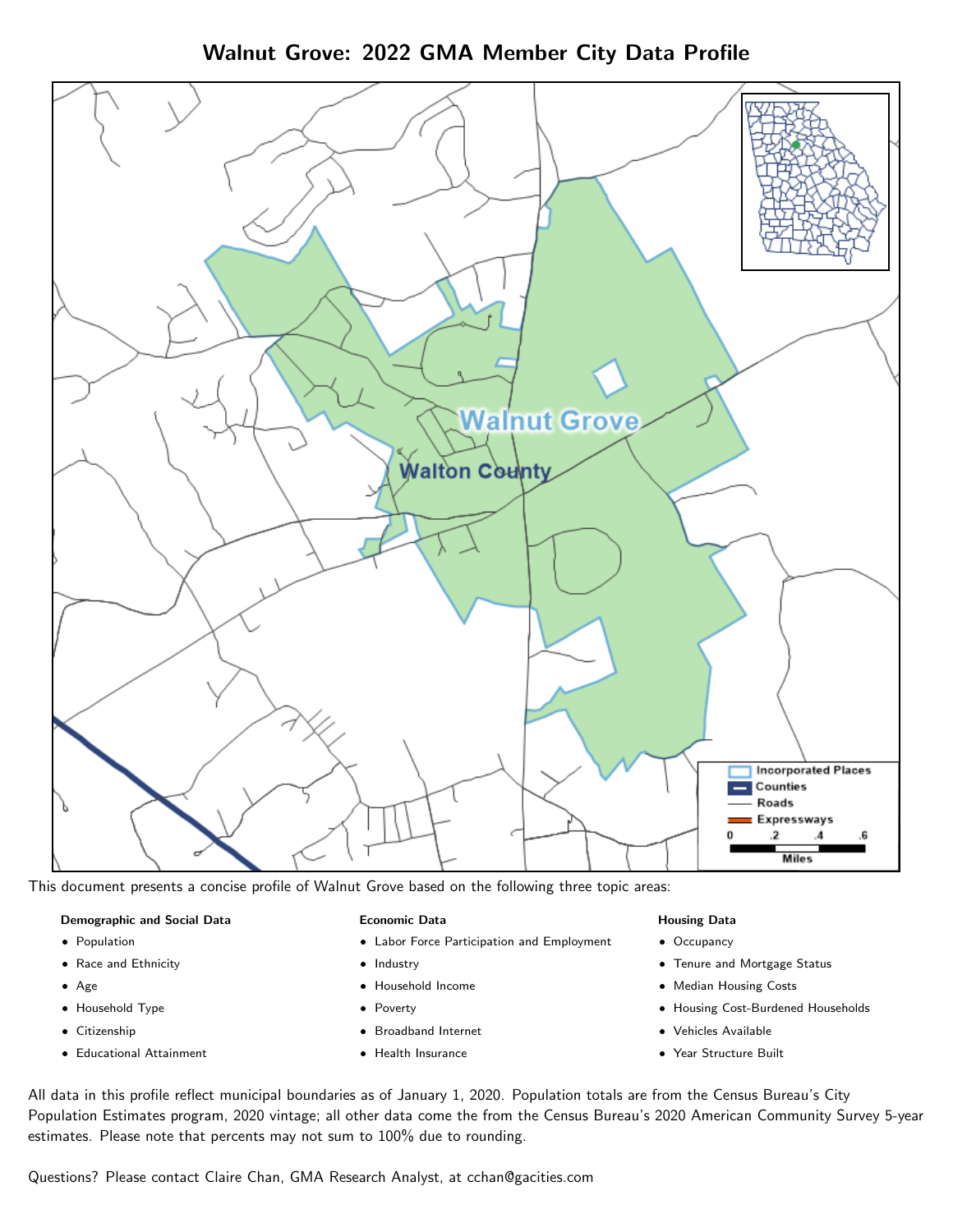# Walnut Grove: Demographic and Social





0% 2% 4% 6% 8% 10% 12% 12% 10% 8% 6% 4% 2% Male **Female** 85 and over 80-84 75-79 70-74 65-69 60-64 55-59 50-54 45-49 40-44 35-39 30-34 25-29 20-24 15-19 10-14 5-9 Under 5

## **Citizenship**

Age

| <b>Native Born</b><br>100% |  |
|----------------------------|--|
|                            |  |

Source: American Community Survey, 2020 5-year estimates, table B05002 Source: American Community Survey, 2020 5-year estimates, table B15002

#### Race and Ethnicity



#### Household Type



Source: American Community Survey, 2020 5-year estimates, table B01001 Source: American Community Survey, 2020 5-year estimates, table B11001

#### Educational Attainment



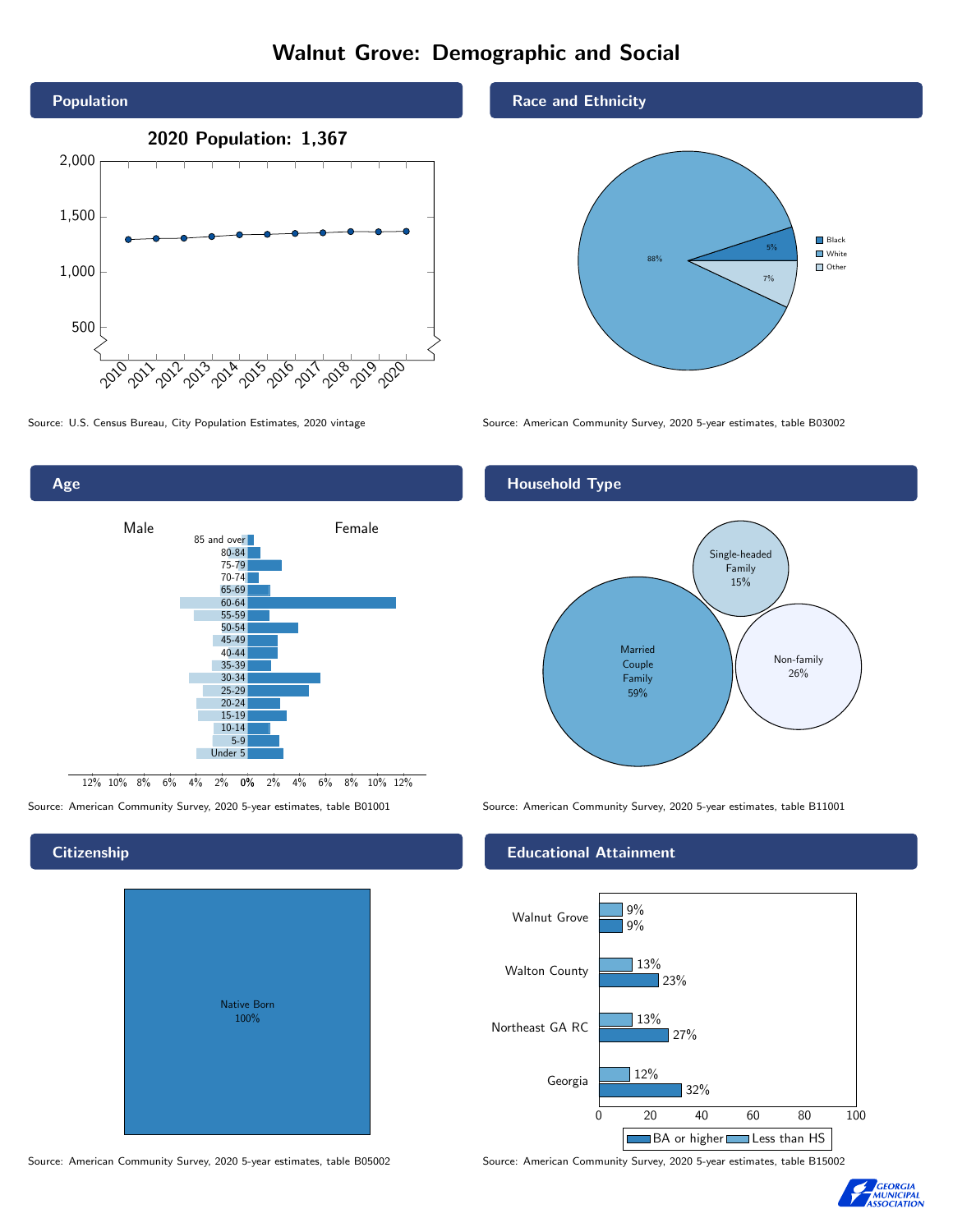## Walnut Grove: Economic



Source: American Community Survey, 2020 5-year estimates, table B23001 Note: Unemployment rate is based upon the civilian labor force.

#### Industry

| Agriculture, forestry, fishing and hunting, and mining      | $0\%$ |  |
|-------------------------------------------------------------|-------|--|
| Construction                                                |       |  |
| Manufacturing                                               | 14%   |  |
| <b>Wholesale Trade</b>                                      | $1\%$ |  |
| Retail Trade                                                |       |  |
| Transportation and warehousing, and utilities               |       |  |
| Information                                                 |       |  |
| Finance and insurance, real estate, rental, leasing         |       |  |
| Professional, scientific, mgt, administrative, waste mgt    |       |  |
| Educational services, and health care and social assistance |       |  |
| Arts, entertainment, recreation, accommodation, food        |       |  |
| service                                                     |       |  |
| Other services, except public administration                |       |  |
| Public administration                                       |       |  |

Source: American Community Survey, 2020 5-year estimates, table C24030



Source: American Community Survey, 2020 5-year estimates, tables B19013 and B19025 Source: American Community Survey, 2020 5-year estimates, table B17010



#### Poverty



#### Health Insurance



Source: American Community Survey, 2020 5-year estimates, table B28002 Source: American Community Survey, 2020 5-year estimates, table B18135